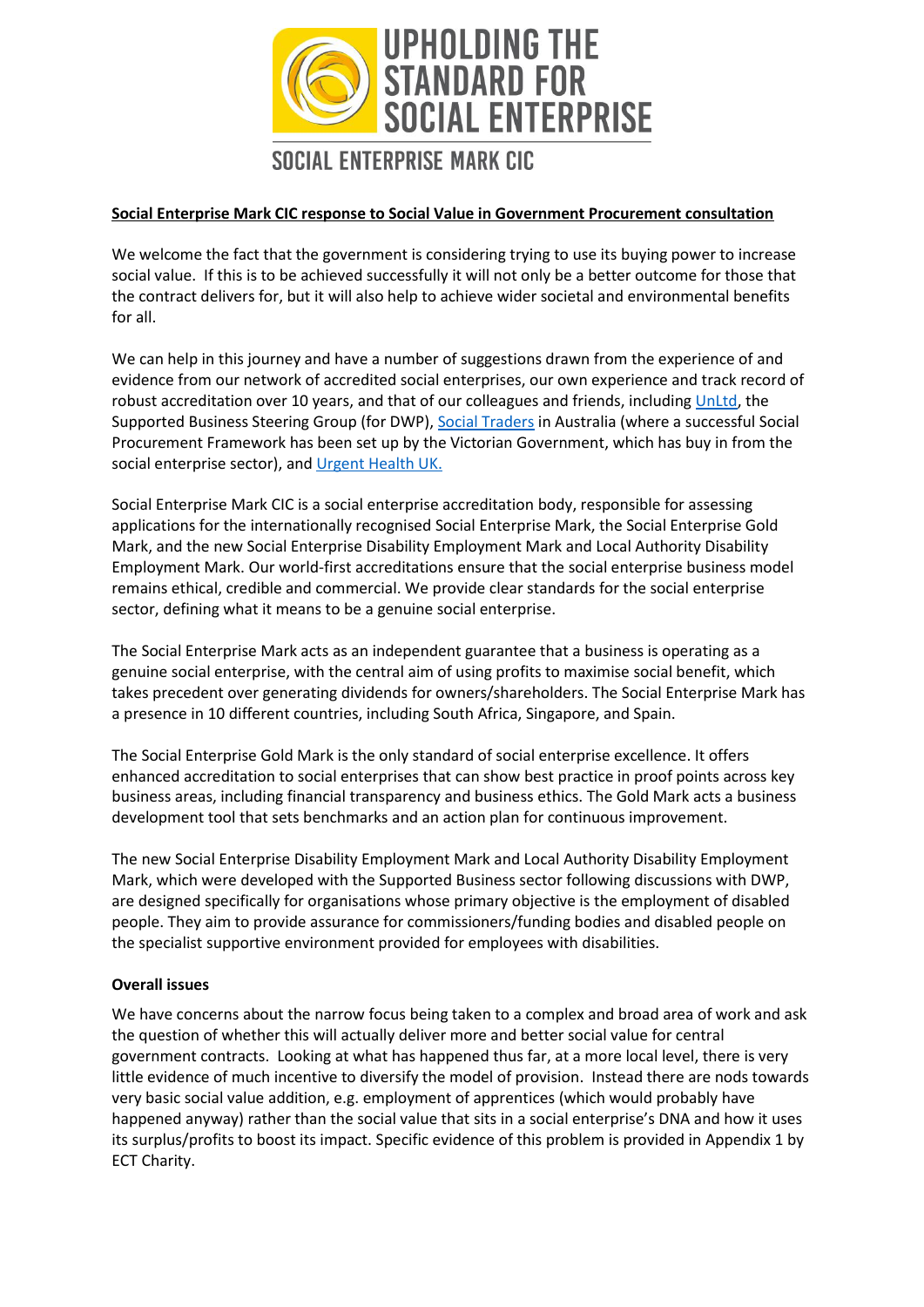

It is increasingly frustrating that social enterprises are not able to use their business model as a means to deliver best social value, as was the original intention of the Social Value Bill before it became an Act. This seems to be partially due to risk aversion and also to narrow interpretations of EU/UK competition law by central government departments. For instance, Regulation 20 and 77 of the Public Contracts Regulation 2015 reserve contracts for certain types of suppliers in order to allow for the contracting authority to further social, health and other policies. This is rarely mentioned.

The suggested proposals are also voluntary, which means in reality, with an already stretched civil service, they are unlikely to be carried out. In reality, loopholes will quickly be found unless there are committed individuals who want to take this forwards as it stands. It requires mandatory instruction for effective delivery of social value and for it to be taken seriously as part of the quality agenda.

#### **Question 1 Do you agree with the proposed policy metrics in the model in the attached annex? Do you have examples of such metrics being successfully used in public procurement?**

The targets are very prescriptive, quantitative and narrow, and therefore there is a risk of it being another 'tick in the box' that big firms can prove through a paper trail, but which social enterprises don't fit into, as they work across boundaries in a flexible way creating social value that reflects that community or interest group's needs. These should be **minimum** thresholds with **qualitative outcomes** also considered.

In addition we would make the following observations/recommendations:

- Leave specific metrics out as the current ones are too prescriptive and narrow. Instead consider third party accreditation (described in more detail in following answers)
- A Social Enterprise Theme and/or an upgrade of the 'Ensuring businesses in the supply chain encourage more cohesive communities' into a standalone theme, with a meaningful metric, e.g. equivalent investment in the local community as a % of surplus of contract value, number of corporate hours dedicated to charity, % employees from the local community, value of resource sharing/in kind contributions as well as qualitative outcomes
- Specific targets should be set for percentages of disabled people employed and that those that hold the Social Enterprise Disability Employment Mark are recognised as exemplar employers in supply chains
- The metrics should be backed up by a methodology for those measuring and managing the contract (there is a guide and training materials for this provided as part of the [Victoria](https://buyingfor.vic.gov.au/social-procurement-framework#social-procurement-framework) State'[s Procurement Framework](https://buyingfor.vic.gov.au/social-procurement-framework#social-procurement-framework) supporting documentation – see Appendix 2)
- Public Health, LGBT, Community Work and Older People Outcomes and Metrics and an absence of the Prevent agenda in the 'Safe and Secure Supply Chains' theme
- A resource toolkit could be provided to help monetise outcomes, e.g. addressing loneliness
- There should also be a formula for the size of organisation that metrics are applied to as described in the table in Appendix 2 to ensure proportionality
- That the finally agreed framework applies to the whole length of the contract, not just the commissioning phase, i.e. project management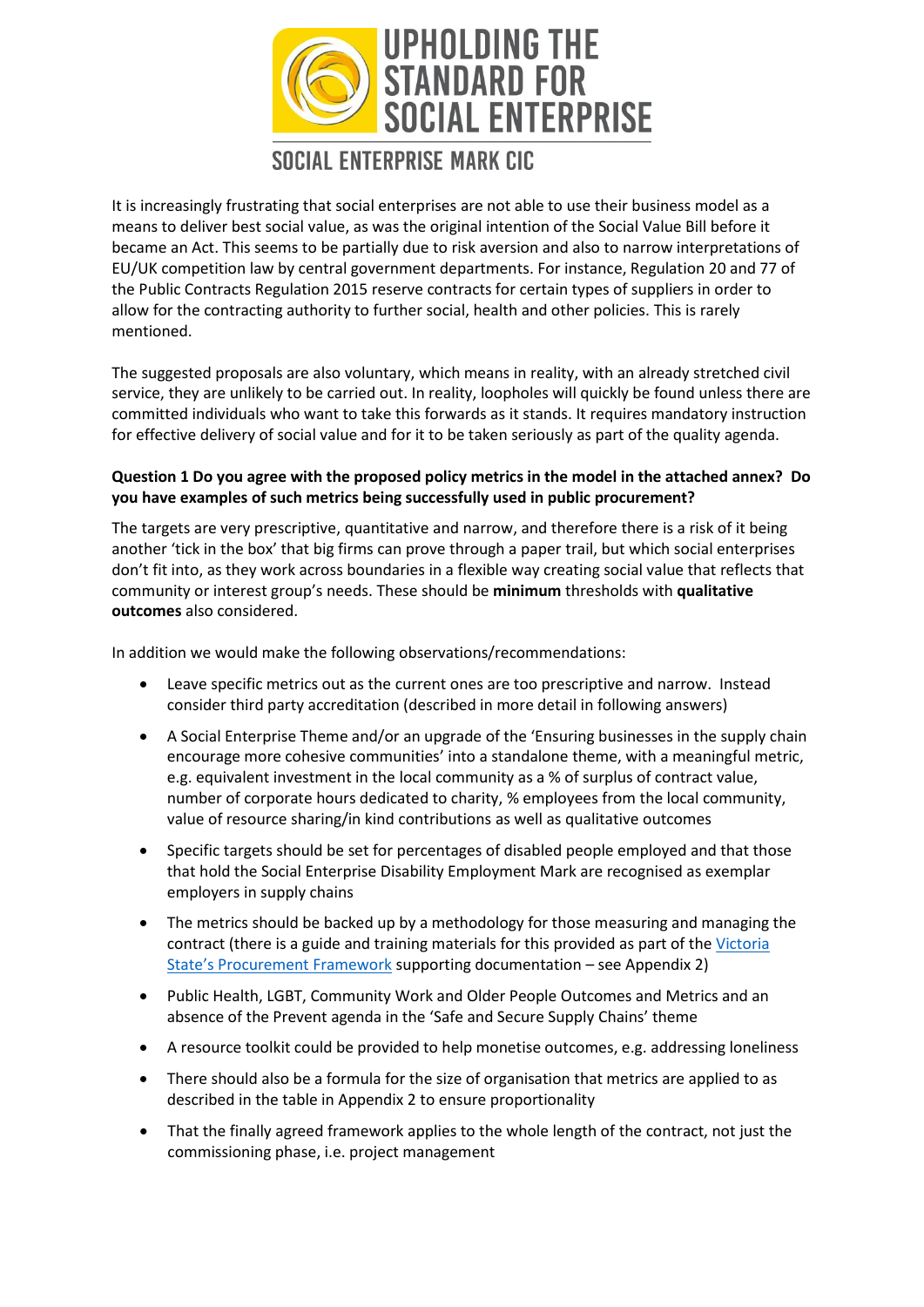

#### **Question 2 Do you agree that the proposed minimum 10% weighting for evaluating social value in the bid is appropriate?**

The consultation states that 'The overarching objective for the government's commercial activities will remain achieving the best commercial outcome'. The wider interpretation of commerciality is taken in the Victoria State's [Social Procurement Strategy](https://buyingfor.vic.gov.au/social-procurement-framework#social-procurement-framework) in Australia, which takes the position that social and sustainable procurement is key to value for money. In the light of the seriousness of climate change and the need to create social value, the definition of 'the best commercial outcome' must take these concerns into account. It should not be optional. There should be clear evaluation criteria and guidance for deciding whether social value is relevant (see Victoria example in Appendix 2).

Social value should be part of quality consideration, rather than sitting on its own and cost should be a lower consideration in the weighting (currently evidence shows that price is often an overriding consideration). We believe that a 10% weighting will not change behaviours and a minimum will likely become a standard to be aimed at. If costs are higher, then the quality of delivery should be considered and balanced as additional outcome and benefit that is over and above the price. This is the basis of social value. We would suggest that a 20% weighting is a more appropriate level to provide a proper incentive to create social value in a contract.

#### **Question 3 Does the proposed approach risk creating any barriers to particular sizes of types of bidders, including SMEs or VCSEs? How might these risks be mitigated?**

The current approach does not set out how it will encourage more social enterprises or VCSEs to apply. It merely encourages more ethical business. The fact that social enterprises create social value through their values, approach and business model is not considered or appreciated in this approach. The added social value that a social enterprise can deliver is neatly illustrated by 3 Spirit UK's experience of delivery to Hertfordshire County Council (see Appendix 3). 3 Spirit UK developed a relationship over a number of years with the commissioners, which fostered trust on both sides. This is why we argue that social enterprises should have their own theme within their own right **backed up by third party robust accreditation to prove their social value**. In many ways the commissioning process can be a barrier to the effective delivery of social value as it creates false 'Chinese Walls' between commissioner and deliverer.

It is likely that promotion of the Evaluation Model will further weaken the take up of reserved contracts (Regulations 20 and 77, PCR 2015). The promotion of these should be central to any training for commissioners and commercial buyers.

The prime contractor model is also a significant barrier to social enterprises. It is our experience that social enterprises are often 'bid candy' and once the contract has been let, then the social enterprise is dropped and there is little monitoring. Many social enterprises are small so they might be third or fourth tier suppliers. in order to address these specific barriers we would suggest the following options:

• The whole Government reconsidering the sustainability of the Prime Contractor model, which is looking increasingly fragile as the risks are proving high when a Prime fails, e.g. Carillion. However we do recognise that this is beyond the powers and scope of the Cabinet **Office**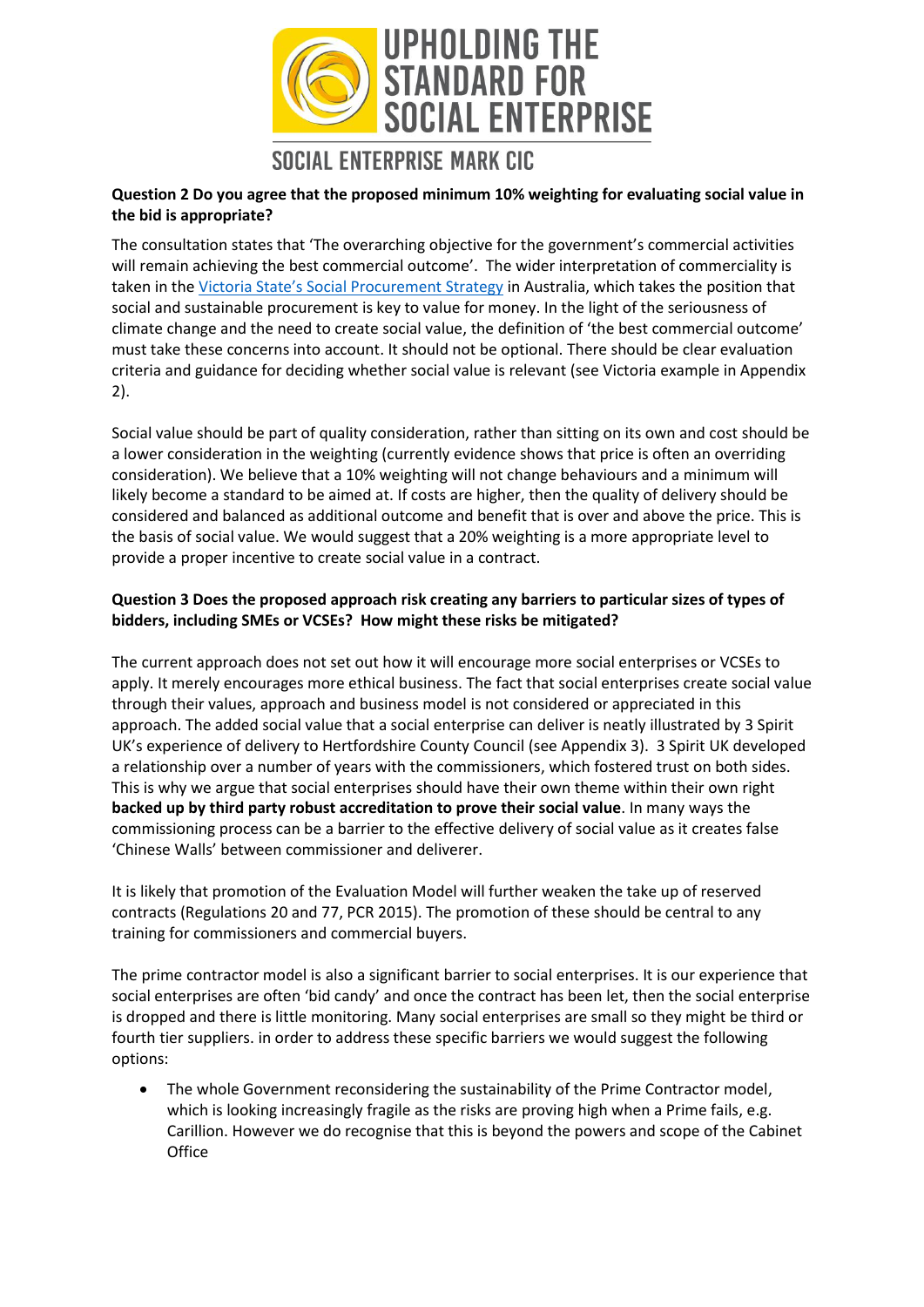

- Consider a more direct approach to contacting with (accredited) social enterprises where contracts fall under the threshold
- Consider pros and cons around 'unbundling' larger contracts to allow social enterprises to bid for parts of the contract directly rather than through Prime contractors and requirement for all 'bidders' to use reserve contracts principles
- Ensure that all levels of the contract are properly monitored and managed to ensure that fees paid to social enterprises properly reflect social value as well as monitoring that social value itself is delivered wherever it is in the supply chain throughout the contract

#### **Question 4 How can we ensure government's existing procurement policy mandates (for example on levelling the playing field for SMEs) take precedence in designing the procurement?**

Please see Appendix 2 - taken from the Australian Victorian Government's [Social Procurement](https://buyingfor.vic.gov.au/social-procurement-framework#social-procurement-framework)  [Framework,](https://buyingfor.vic.gov.au/social-procurement-framework#social-procurement-framework) which takes a much broader approach looking at actions that are proportionate to the relative to the size of contract as well as recognising that social enterprises are delivering social value in their own right.

This approach is backed up with a [strong and robust accreditation scheme,](https://buyingfor.vic.gov.au/sites/default/files/2018-09/social_enterprises_2018.pdf) run by Social Traders, which is on a parallel with th[e Social Enterprise Mark.](https://www.socialenterprisemark.org.uk/) All social enterprises are required to hold this standard in order to supply government departments.

This approach has a number of advantages:

- It is more **cost effective** and takes a **broader** approach, rather than training all procurement officers, commissioners and contract managers
- It puts the onus on an experienced third party with expertise in social enterprise and social value to **check and verify claims** (rather than inexperienced civil servants)
- It **continually assesses** that evidence in a consistent and robust way (rather than as a one off at bidding stage)

We have also developed more specific accreditations where there is a weighting on a particular emphasis, e.g. Disability Employment. We have developed the Social Enterprise Disability [Employment Mark](https://www.socialenterprisemark.org.uk/the-social-enterprise-disability-employment-mark/) in partnership with the Supported Business sector and the DWP.

At a minimum there should be an **additional column for relevant accreditations** and how these claims have been evidenced and continually measured and managed rather than just at bidding stage.

Finally, we would reiterate that we are very happy to work with the Cabinet Office to further this agenda and would be delighted to meet relevant officials to ensure that social value is truly embedded into public sector procurement, commissioning and contract management at all levels.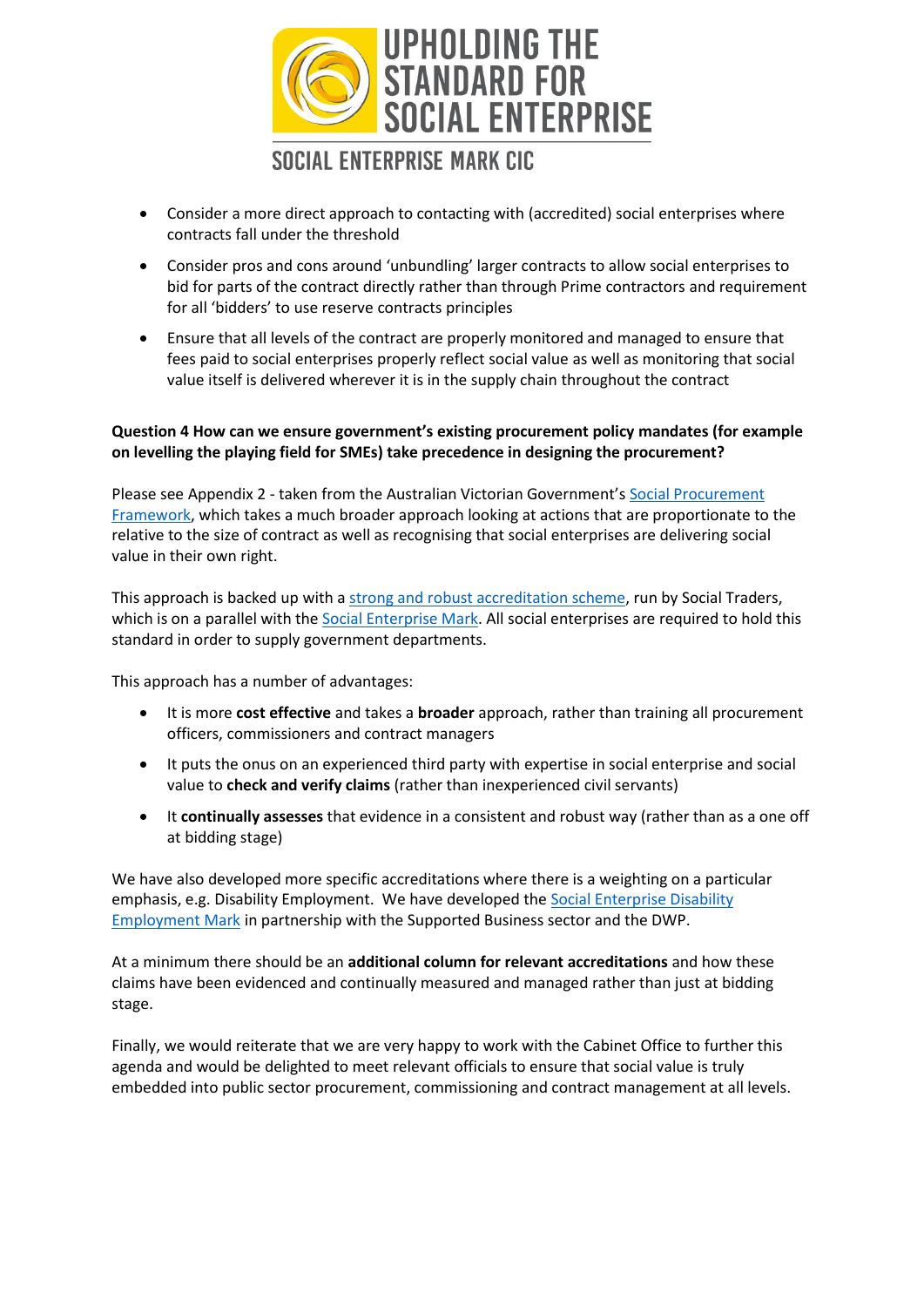

### **Appendix 1**

**Evidence of the challenges of understanding and demonstrating social value to commissioners provided by the Award Winning [ECT Charity](https://ectcharity.co.uk/)**

- In its experience of tendering at a local authority level, ECT has seen extremely limited evidence of LA engagement with social value
- In only one case have we have seen a tender which had a specific question on "Social Aspects" and the benefit provided to the community living in the area where the work was to be undertaken. This question was worth 5% of the Technical Evaluation which was 70% of the overall evaluation. The Financial Evaluation was worth 30%.
- In the limited other instances where we have encountered LA engagement with social value, it has focussed purely on direct employment opportunities e.g. job creation, apprenticeships, equal opportunities. This definition of social value does not give social enterprises the opportunity to demonstrate the difference between themselves and any other business.
- In the absence of any other available metric, ECT has created its own social value methodology. This applies a monetary value to our social impact and has been made accessible to community transport organisations across the UK. Community transport organisations aid passengers who would not otherwise have been able to travel. IN addition to getting passengers from A to B, there are a number of other positive social impacts for the community, such as giving elderly people the opportunity to socialise with other people, to live independently, to attend health appointments and the benefits that these have on their health and wellbeing.
- ECT has also worked with Ealing Clinical Commissioning Group (CCG) to assess the social impact of a community transport service ECT provides for the CCG transporting patients to their GP appointments. This service is designed to reduce costly home visits and aid in the long term management of patients' health. The methodology has attempted to help improved health outcomes for the users of the service and the reduction in home visits.
- The development of this was driven by ECT as the CCG had no system in place to calculate this social value and no access to a central NHS resource that could assist in doing so. This demonstrates that at a commissioning level, there is no understanding of social value or processes / knowledge in place to engage with it in procurement.
- More information about ECT's social value toolkit can be found [here](http://ectcharity.co.uk/projects/social-value-toolkit) and a report on the Impact Evaluation developed with the CCG can be found [here.](http://ectcharity.co.uk/files_uploads/PlusBus_for_Health_Impact_Evaluation_2018.pdf)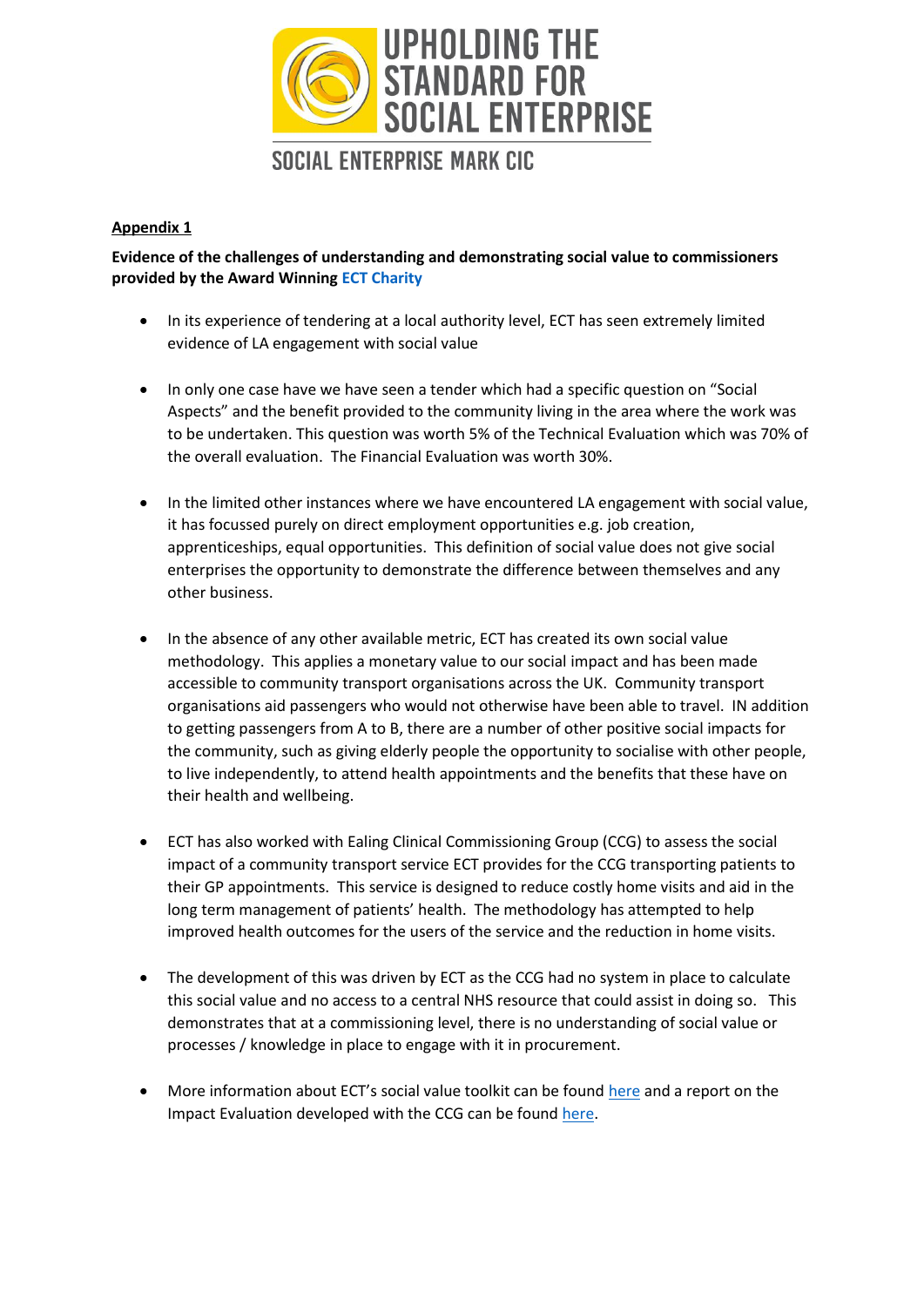

#### **Appendix 2**

#### **Victoria State's (Australia) Procurement activity requirements for Governent buyers**

Table 3: Individual procurement activity requirements for government buyers

| Victoria's Social Procurement Framework Individual procurement activity requirements |                                                                                                                                               |                                                                                                                                                                   |                                                                                                                                                                  |                                                                                                                    |  |  |
|--------------------------------------------------------------------------------------|-----------------------------------------------------------------------------------------------------------------------------------------------|-------------------------------------------------------------------------------------------------------------------------------------------------------------------|------------------------------------------------------------------------------------------------------------------------------------------------------------------|--------------------------------------------------------------------------------------------------------------------|--|--|
|                                                                                      | <b>Below threshold</b>                                                                                                                        | Lower band                                                                                                                                                        | Middle band                                                                                                                                                      | <b>Upper band</b>                                                                                                  |  |  |
|                                                                                      | Regional under<br>\$1 million                                                                                                                 | Regional<br>\$1 to \$20 million                                                                                                                                   | \$20 to \$50 million                                                                                                                                             | Over \$50 million                                                                                                  |  |  |
|                                                                                      | Metro or State-wide<br>under \$3 million                                                                                                      | Metro or State-wide<br>\$3 to \$20 million                                                                                                                        |                                                                                                                                                                  |                                                                                                                    |  |  |
| Planning requirement<br>for government buyers                                        |                                                                                                                                               | Incorporate SPF objectives and outcomes into<br>regular procurement planning                                                                                      | Complete a Social Procurement Plan during<br>procurement planning                                                                                                |                                                                                                                    |  |  |
|                                                                                      | Encouraged                                                                                                                                    | Proportionate                                                                                                                                                     | Targeted                                                                                                                                                         | Strategic                                                                                                          |  |  |
| Described approach                                                                   | Seek opportunities<br>where available to<br>directly or indirectly<br>procure from social<br>enterprises, ADEs<br>or Aboriginal<br>businesses | Use evaluation criteria<br>(5 to 10 per cent<br>weighting) to favour<br>businesses whose<br>practices support<br>social and sustainable<br>procurement objectives | Include performance<br>standards and<br>contract requirements<br>that pursue social<br>and sustainable<br>procurement<br>objectives                              | Include targets and<br>contract requirements<br>that pursue social<br>and sustainable<br>procurement<br>objectives |  |  |
|                                                                                      |                                                                                                                                               | Recommended actions for government buyers                                                                                                                         |                                                                                                                                                                  |                                                                                                                    |  |  |
| Social Enterprises,<br><b>ADEs and Aboriginal</b><br>businesses                      | Seek opportunities to<br>directly or indirectly<br>procure from social<br>enterprises, ADEs or<br>Aboriginal businesses                       | Consider whether part<br>of the procurement<br>can be unbundled for<br>delivery from social<br>enterprises, ADEs or<br>Aboriginal businesses                      | Set targets for supplier expenditure with social<br>enterprises, ADEs or Aboriginal businesses and<br>ask suppliers to demonstrate how they will<br>meet targets |                                                                                                                    |  |  |
| <b>Disadvantaged</b><br>communities                                                  |                                                                                                                                               |                                                                                                                                                                   | Set supplier targets for employment and<br>training for disadvantaged Victorians                                                                                 |                                                                                                                    |  |  |
| Gender                                                                               |                                                                                                                                               | Ask suppliers to<br>demonstrate gender<br>equitable employment<br>practices in weighted<br>framework criteria                                                     | Include performance<br>standards on labour<br>hours performed<br>by women                                                                                        | Include industry-<br>appropriate targets<br>for labour hours<br>to be performed<br>by women                        |  |  |
| Disability                                                                           |                                                                                                                                               | Ask suppliers to<br>demonstrate inclusive<br>employment practices<br>for Victorians with<br>disability in weighted<br>framework criteria                          | Include performance<br>standards on labour<br>hours performed<br>by Victorians with<br>disability                                                                | Include targets<br>for labour hours<br>to be performed<br>by Victorians with<br>disability                         |  |  |
| <b>Family Violence Leave</b>                                                         |                                                                                                                                               | Ask suppliers whether they offer family violence<br>leave in weighted framework criteria                                                                          |                                                                                                                                                                  |                                                                                                                    |  |  |
| Fair and safe<br>workplaces                                                          |                                                                                                                                               | Ask suppliers to demonstrate compliance with<br>industrial relations laws                                                                                         |                                                                                                                                                                  |                                                                                                                    |  |  |
| Environmental<br>sustainability                                                      |                                                                                                                                               | Ask suppliers<br>to demonstrate<br>environmentally<br>sustainable business<br>practices in weighted<br>framework criteria                                         | Include requirements as relevant on<br>recycled content, waste management<br>and energy consumption.                                                             |                                                                                                                    |  |  |
| Climate change                                                                       |                                                                                                                                               |                                                                                                                                                                   | Where procurement includes a design<br>component, include requirements on greenhouse<br>gas emissions and climate change resilience                              |                                                                                                                    |  |  |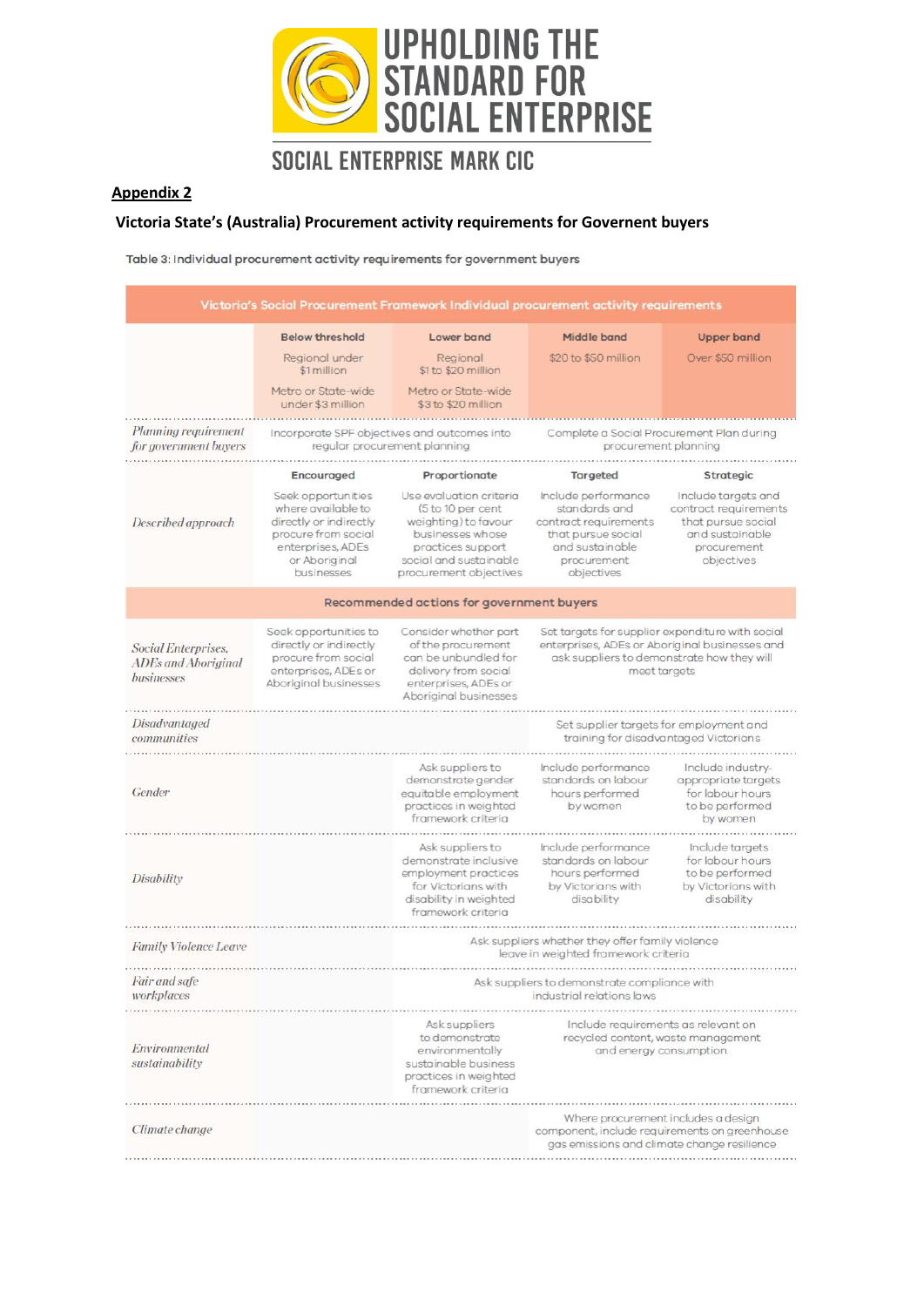

#### **Appendix 3**

#### **3 Spirit UK's Case Study of the effective delivery of social value for HCC**

3 Spirit UK (3 Spirit) were commissioned by Hertfordshire County Council (HCC) to develop a dementia training programme in 2012. As a result of demographic challenges and the rising incidence of dementia HCC continued to invest in a dementia training programme, which developed incrementally. Government policy also initiated an increased investment in research, alongside which new opportunities developed to introduce evolved workforce practices. HCC developed a long-term relationship with 3 Spirit, an SME and the continued investment in their services enabled 3 Spirit to create new knowledge through the interface of research with local practice.

Over that period 3 Spirit collaborated with a number of stakeholders in the development of the learning resources, often in the form of info graphics and then made these widely and freely available to the immediate and wider community, meaning that the impact of their work was not limited to the workforce that they trained. These resources were often used to start conversations and change behaviours / practices.

In 2017 3 Spirit made a strategic decision to apply for the social enterprise mark to support the development of partnerships that could foster a shared vision and could cultivate/maximise the social impact of their work.

The impact of the learning resources was monitored, and the following impacts were determined beyond the service setting in which the workforce initiative was delivered

| <b>ANSWER CHOICES</b> |                                                   |        |
|-----------------------|---------------------------------------------------|--------|
|                       | for personal learning/guidance                    | 44.26% |
|                       | to educate others                                 | 55.74% |
| $\blacktriangledown$  | to raise awareness in my community/network        | 39.34% |
|                       | to improve the care and support I give to someone | 36.07% |

Examples of quotes from a broad range of people about how these resources were used in a broader context adding social value

*'I use these resources in my teaching hospital in Ireland'* 

*'They have inspired me'* 

*'They make my job as a Memory Care Program Facilitator much easier as the infographics are the written form of what I teach!'*

*'I share with families and carers'* 

*'They are easy to read & understand and when shown to members of the public (not involved in the care industry) the message is easily relayed'*

*'They give great advice, better understanding and knowledge. Increases confidence for care staff'*

*'I have helped raise awareness in my child's school and friends and family'*